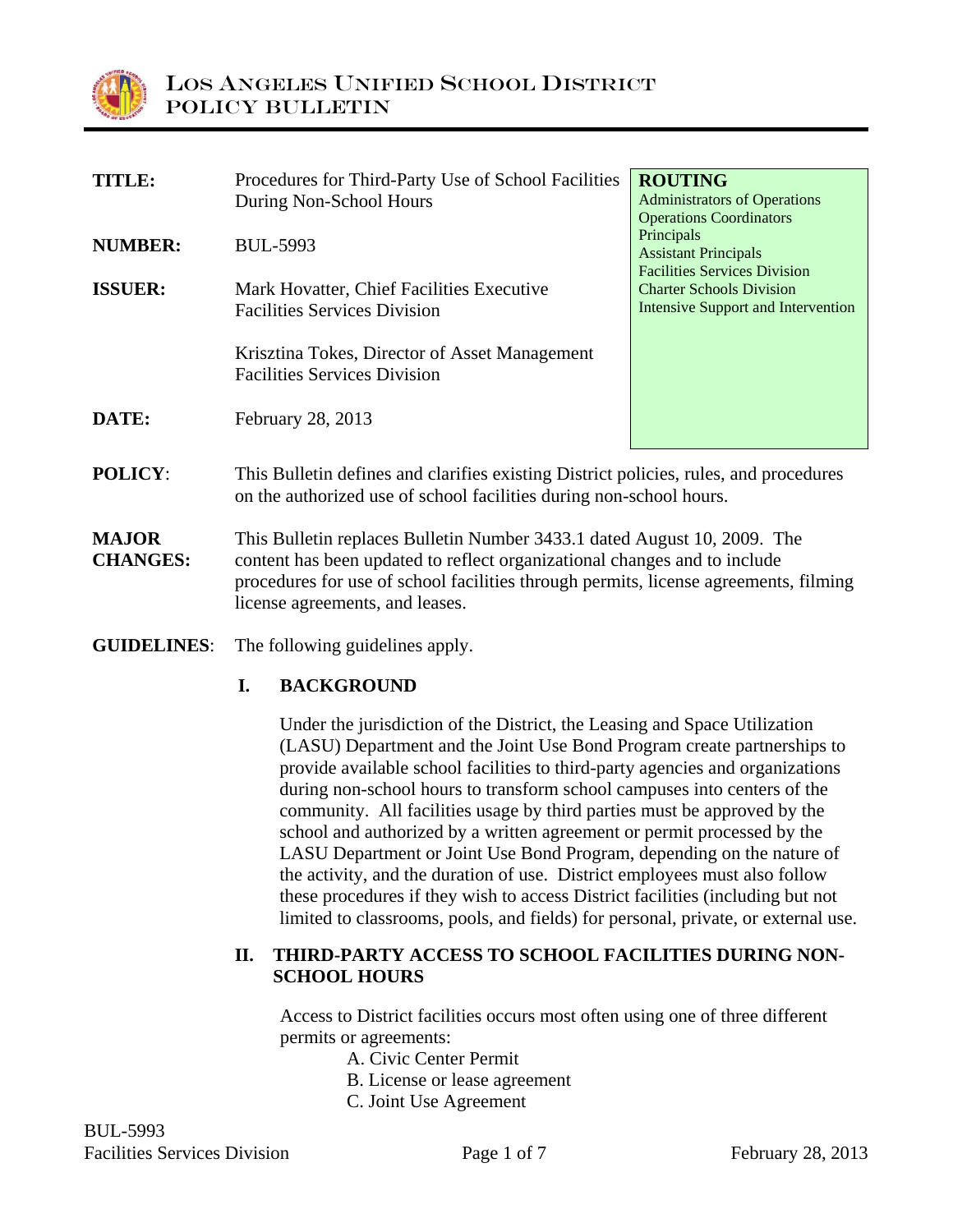

## **A. CIVIC CENTER PERMIT**

LAUSD facilities are made available for third-party use through the issuance of Civic Center Permits. These permits allow for the use of public school facilities for supervised not-for-profit recreational activities, meetings, and public discussions during specified non-school hours.

*California Education Code section 38131 states*: "There is a civic center at each and every public school facility and grounds within the state where the citizens, parent teacher associations, Camp Fire girls, Boy Scout troops, veterans' organizations, farmers' organizations, school-community advisory councils, senior citizens' organizations, clubs, and associations formed for recreational, educational, political, economic, artistic, or moral activities of the public school districts may engage in supervised recreational activities, and where they may meet and discuss, from time to time, as they may desire, any subjects and questions that in their judgment pertain to the educational, political, economic, artistic, and moral interests of the citizens of the communities in which they reside."

Use of school facilities and grounds shall be granted on an equal basis in accordance with these procedures and applicable laws, regulations, and policies.

Charter schools co-located with a District school must follow procedures outlined in Bulletin 5532, "Policy on Co-Locations for District School Facilities' Use Pursuant to *Education Code Section 47614* (Proposition 39)."

Fees and costs for this permit depend on the applicant's qualifying factors such as nature of the activity, type of activity, and the duration of use. For each application, the timeframe for a Civic Center Permit is limited to a four month period. The timeframe and procedures for this type of use are outlined below.

### **QUALIFICATIONS**

- Activity must be not-for-profit and open to the public.
- Activity must take place during non-school hours (i.e. afterschool, weekends, and holidays).
- A Certificate of Insurance is required for the use of all LAUSD owned facilities. Before execution of a permit, the Certificate of Insurance must be reviewed and approved by the LAUSD Division of Risk Management and Insurance Services.

If the proposed activity or request to use school property does not appear to meet these guidelines, for further clarification please contact: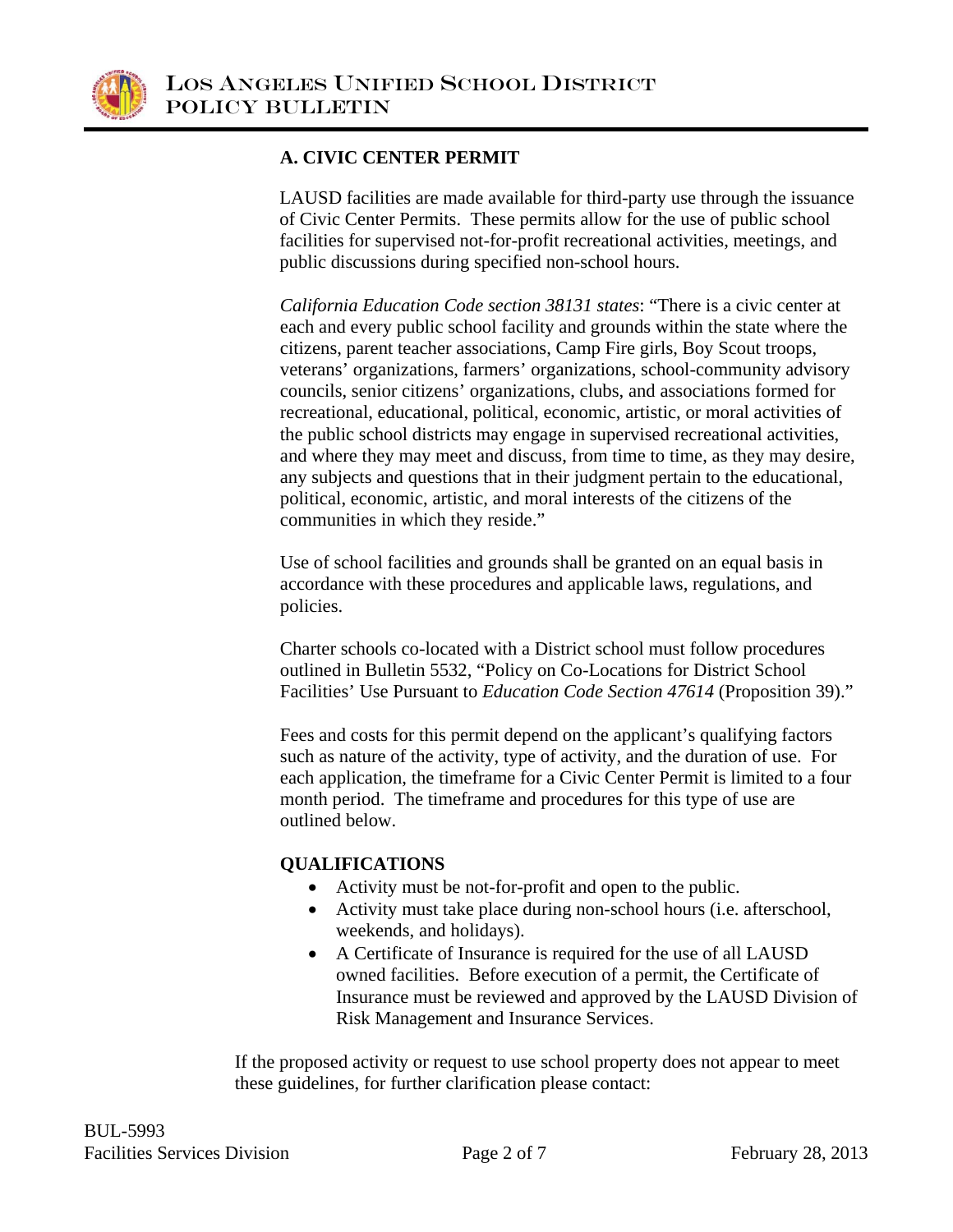

Civic Center Permit Administrator Phone: (213) 241-6900

### **APPLICATIONS**

Permit applicants may apply to use school facilities during one of three triannual periods. Each time period has a unique initial deadline noted in the table below. If granted a Civic Center Permit, it is only valid for a single four month period. Applications from returning partners may be received no earlier than 30 calendar days prior to anticipated use and no later than 14 calendar days prior to anticipated use. New permit applicants must submit their application no earlier than 30 calendar days prior to anticipated use and no later than 20 calendar days prior to anticipated use.

| Tri-annual time period | <b>Application Deadline</b> |  |
|------------------------|-----------------------------|--|
| July-October           | May $15$                    |  |
| November-February      | September 15                |  |
| March-June             | January 15                  |  |

An application for the permit may be downloaded or obtained from the Civic Center Permit Office. Completed applications can be mailed, faxed, or hand delivered to the Civic Center Permit Office. Please allow a minimum of two weeks for processing.

## **Civic Center Permit Office**

333 South Beaudry Ave., Suite B2-216 Los Angeles, CA 90017 Phone: (213) 241-6900 Fax: (213) 241-4546

### **INSURANCE REQUIREMENTS**

Prior to execution of a Civic Center Permit, LAUSD Division of Risk Management and Insurance Services must review and approve the Certificate of Insurance. All questions regarding insurance coverage should be directed to LAUSD Division of Risk Management and Insurance Services at (213) 241-3139 or riskmanagement@lausd.net.

# **FEES AND COSTS**

### **Minimal Charge**

Youth group activities held in indoor non-recreational facilities may not be charged to groups including but not limited to Girl Scouts, Boy Scouts, Camp Fire Girls, Good News Club, Parent-teachers' Associations and School Advisory Councils.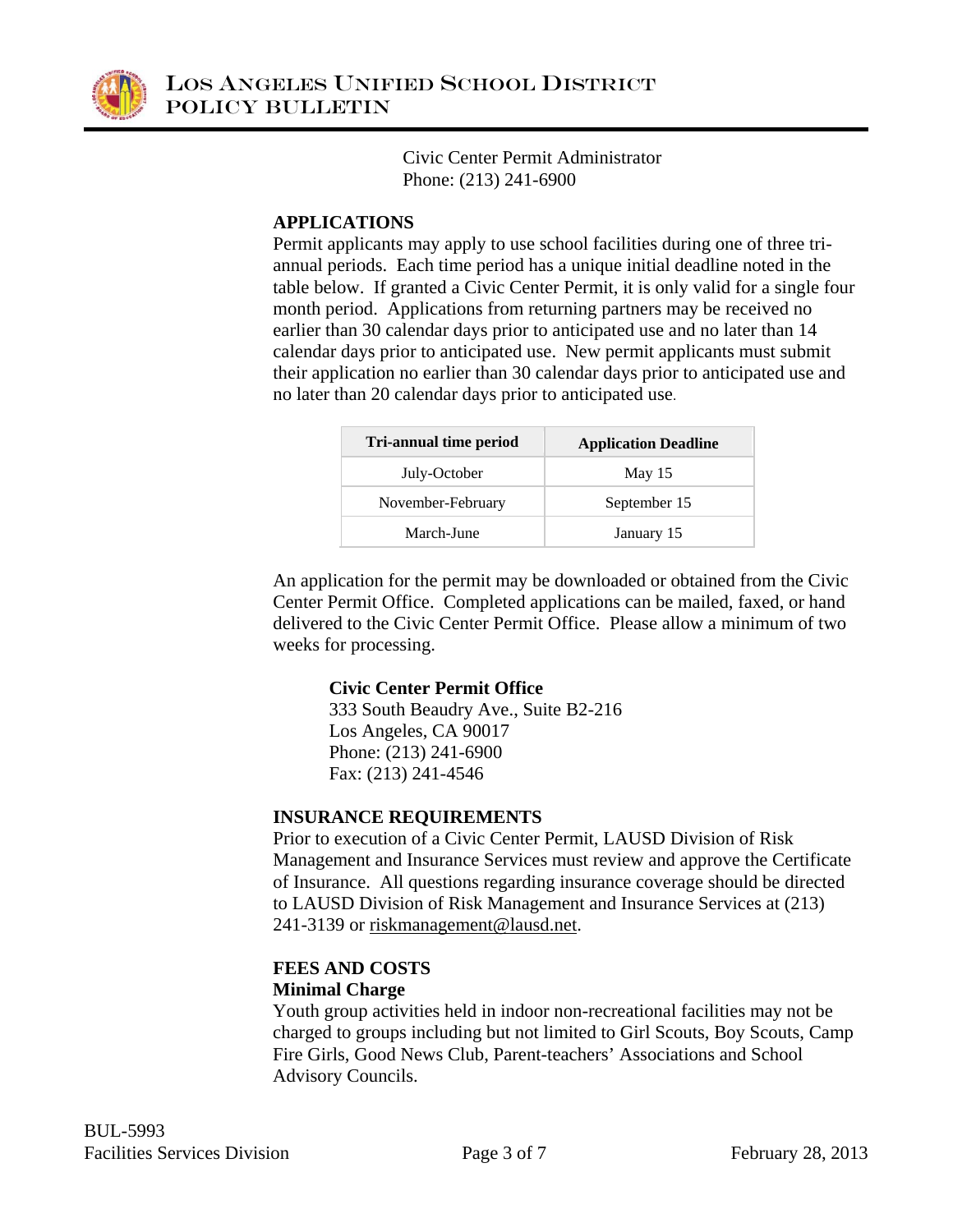

#### **Reduced Charge**

Youth groups who conduct athletic and recreational programs which promote youth and school activities and where 75% of the proceeds collected are expended for the welfare of the pupils of the District or for charitable purposes may be granted a permit at a reduced charge. Typical uses are conducted in gymnasiums and outdoor facilities such as fields.

#### **Full Charge**

Youth groups who collect fees or charge admission and Adult groups may be charged full direct costs for use of District facilities.

**NOTE**: All groups are charged full direct costs during District holiday and vacation periods.

Please contact the Civic Center Permit Office or see the Civic Center Permit website for further information:

http://www.btb.lausd.net/programs/index.php?p\_btb=b1

### **B. LICENSE AND LEASE AGREEMENTS**

The LASU Department oversees license and lease agreements, beautification/community service agreements, and filming requests. License and lease agreements are issued for both short and long-term use. The term and procedures for these types of facility are outlined below.

### **QUALIFICATIONS**

- For usage not covered under Civic Center Permit procedures, a license agreement for use of school district facilities may be issued through the LASU Department, depending on meeting the District's standard terms and conditions.
- A Certificate of Insurance is required for the use of all LAUSD owned facilities. Before execution of agreement, the Certificate of Insurance must be reviewed and approved by the LAUSD Division of Risk Management and Insurance Services.

### **TERM**

License agreements are issued to third parties for the use of LAUSD facilities on either a short-term or long-term basis.

- Short-term use Use of facility under 30 days (e.g. recitals, theatrical performances, parking, booster club or PTA fundraisers, etc.)
- Long-term use Use of facility over 30 days (e.g. childcare, church, sports training, after school educational or recreational programs, etc.)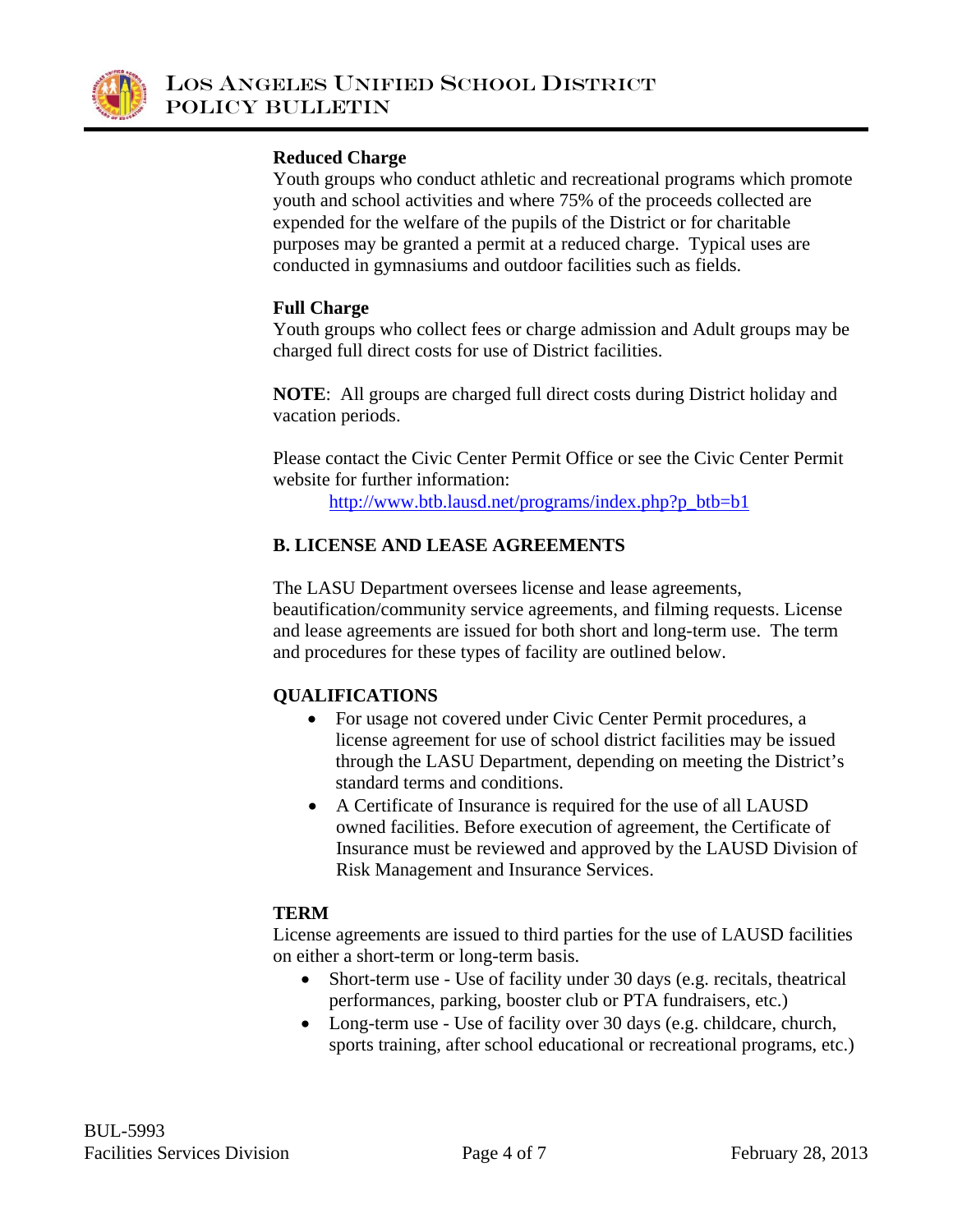

## **APPLICATIONS**

Applicants interested in utilizing school facilities through a license agreement should first obtain approval from the school principal for the date and time of the event. Applicants then contact the LASU office directly for a Facilities Use Application. The school principal will complete the Facility Use Authorization Form if the school approves the use for the date and time requested. Applicant may fax, mail or hand deliver the completed application to:

> Los Angeles Unified School District Leasing and Space Utilization 333 South Beaudry Avenue, 23rd Floor Los Angeles, CA 90017 Phone: (213) 241-6785 Fax: (213) 241-6784

#### **FEES**

Fees include processing, rental rates, utilities, custodial overtimes and restroom/cleaning supplies depending on activity, hours of use, number of days, and number of attendees.

There are two cost categories:

- Regular Rental Rates Rates are charged pursuant to a rental rate schedule approved by the Board of Education.
- Cost-Incurred Requests Regular rental fees associated with an event may be waived if it is of "benefit" to the school and does not require the District to incur costs associated with the event. The "benefit" to the school must not violate the District's Ethics Policy in any way. Site administrators may not request that required fees be waived for any short-term or long-term use. Direct costs (i.e., custodial time, utilities and supplies costs) are not waived.

Applicants should contact LASU Department for a more accurate estimate of fees. Fees must be paid prior to issuance of a license agreement. The terms of the license agreement shall govern.

### **ADDITIONAL TYPES OF USES**

1. LASU also issues licenses and permits for a variety of third-party uses including, but not limited to the following: Access or Permit Agreements **-** Requests from third parties including other governmental agencies are required to gain access to LAUSD facilities for the purpose of construction access, monitoring, repair services, etc.

**NOTE**: Non-government organizations and other non-profit organizations collaborating with schools on community and school development grant projects must still follow permit or leasing guidelines if they wish to use the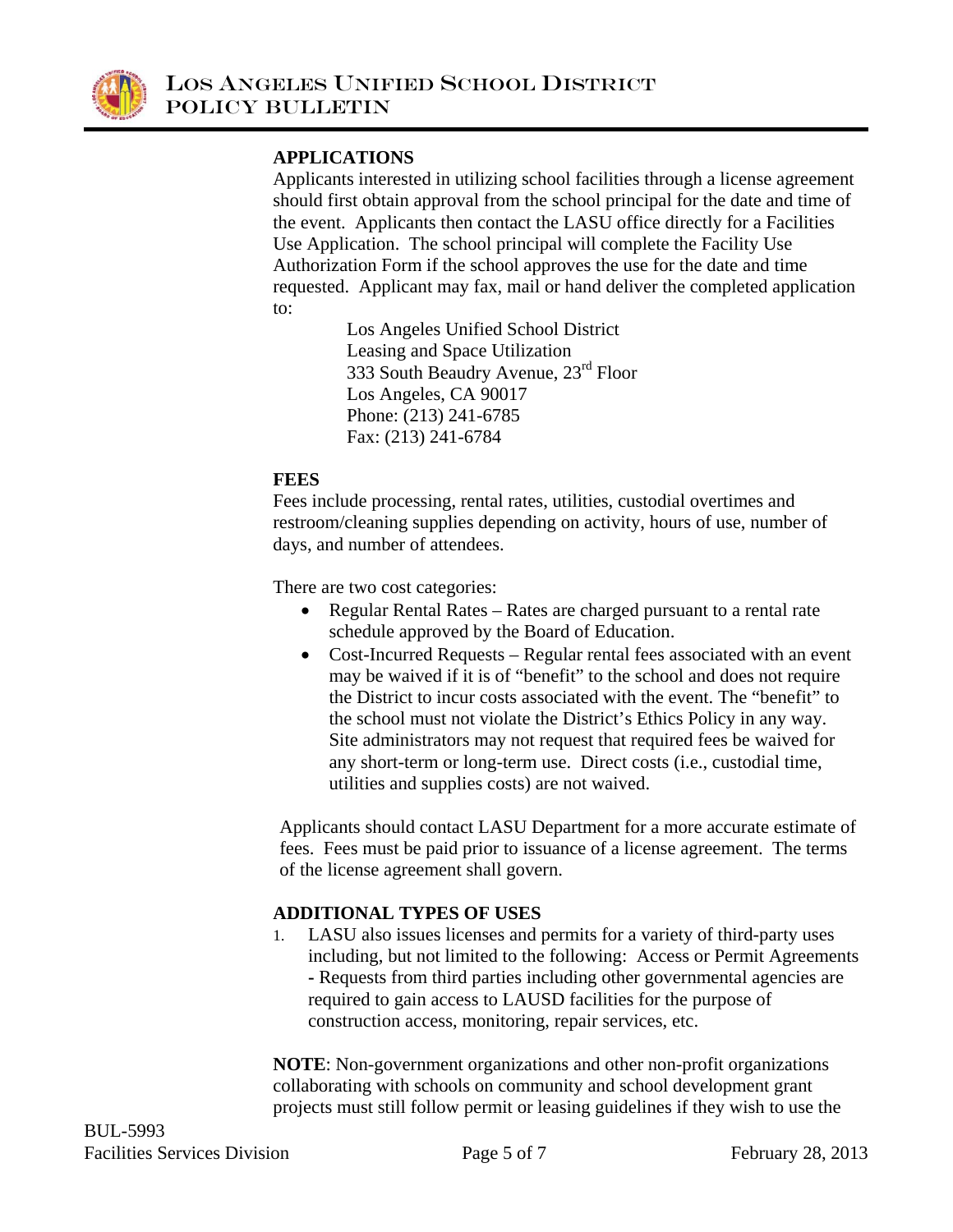

site and are the primary grant sponsors or authors, even if the school is a named party in the grant or project.

2. Beautification or Community Service Projects **-** A license agreement is required for beautification or community service taking place on LAUSD facilities. All projects require review and approval by the principal and Maintenance & Operations Branch (i.e. Complex Project Manager) and may require additional inspection and approval by other departments (e.g. Office of Environmental Health & Safety). For additional information, contact:

> Leasing and Space Utilization Phone: (213) (213) 241-6785 Fax: (213) 241-6784

3. Filming - All requests for filming and filming related parking on LAUSD property are coordinated through Film LA. For information contact:

> Film LA 1201 W.  $5^{th}$  Street, T-800 Los Angeles, CA 90017 Phone: (213) 977-8618 Fax: (213) 977-8686 Email: schools@filmla.com

## **C. JOINT USE AGREEMENTS**

A joint use agreement is a legally binding contract between two or more entities that is reciprocal and mutually beneficial. Joint use projects are developed in partnership with third parties to develop and operate LAUSD facilities to benefit students, partners, and the larger community. Typical partners may include governmental agencies, community based organizations, sports organizations, or private entities. Procedures for this type of shared use are outlined below.

## **QUALIFICATIONS**

- The Board of Education requires a minimum 50/50 match ratio.
- The proposed Partner must provide matching capital, in-kind resources, and/or programmatic funds.

The value of the contribution and the benefit to the school or the District are factors that will be considered in a joint use proposal. For more information, contact:

> Joint Use Development Bond Program Phone: 213-241-6785 Fax: 213-241-6782